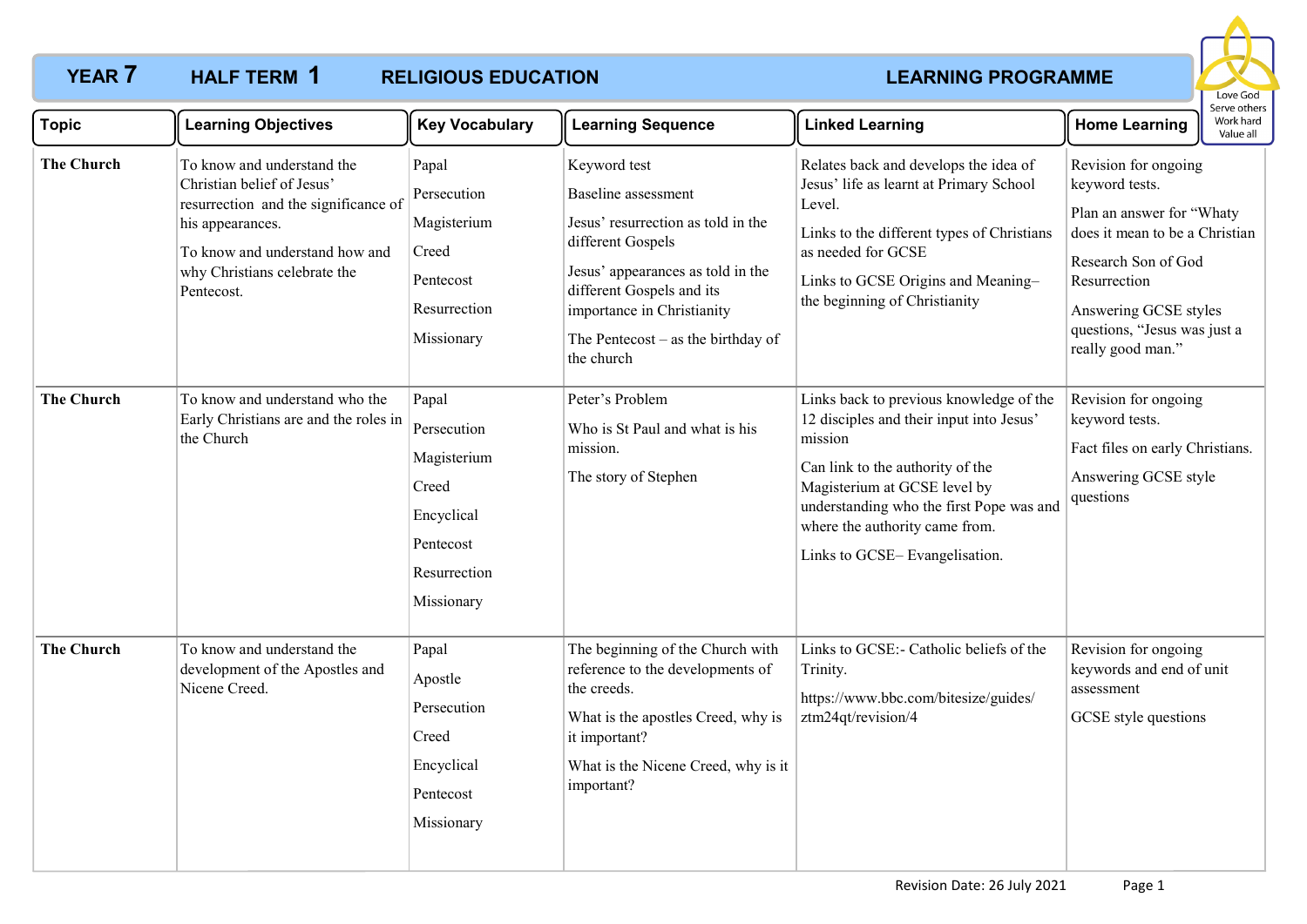# **YEAR 7 LEARNING PROGRAMME HALF TERM 2 RELIGIOUS EDUCATION**



| <b>Topic</b>      | <b>Learning Objectives</b>                                                                                                                                                                                                                                                   | <b>Key Vocabulary</b>                                                                                 | <b>Learning Sequence</b>                                                                                                                                                                                                                                                                  | <b>Linked Learning</b>                                                                                                                                                                                                                                       | <b>Home Learning</b>                                                                                                                                                       | Work hard<br>Value all |
|-------------------|------------------------------------------------------------------------------------------------------------------------------------------------------------------------------------------------------------------------------------------------------------------------------|-------------------------------------------------------------------------------------------------------|-------------------------------------------------------------------------------------------------------------------------------------------------------------------------------------------------------------------------------------------------------------------------------------------|--------------------------------------------------------------------------------------------------------------------------------------------------------------------------------------------------------------------------------------------------------------|----------------------------------------------------------------------------------------------------------------------------------------------------------------------------|------------------------|
| <b>The Church</b> | To know and understand about the<br>persecution early Christians faced<br>To know and understand the<br>development of Christian<br>symbolism<br>To demonstrate knowledge on the<br>arrival of Christianity to Britain<br>with reference to Alban, Patrick<br>and Augustiine | Papal<br>Persecution<br>Magisterium<br>Creed<br>Encyclical<br>Pentecost<br>Resurrection<br>Missionary | How did Christianity come to<br>Britain?<br>Forbidden Christianity.<br>St Constantine and his role in<br>Christian history including the<br>Nicene Creed<br>The story of early saints<br>How did Christianity come to<br>Britain St. Alban, St Patrick, St<br>Columbia and St. Augustine. | This can link to some religious<br>experience, a history of faith.<br>This can link to GCSE, sin and<br>forgiveness when looking at UK laws,<br>festivals and traditions.<br>Links made to the Nicene Creed can link<br>to Trinity GCSE questions in year 10 | Keyword tests.<br>Written homework tasks e.g.<br>exam questions, fact files.<br>Creative tasks, e.g. designing<br>secret codes and symbols<br>Research of the Early Saints |                        |
| <b>The Church</b> | To know and understand the history<br>of the church.<br>To know and understand the<br>hierarchy of the catholic church.<br>To be able to discuss the<br>subsequent issues of the<br>reformation                                                                              | Papal<br>Persecution<br>Magisterium<br>Creed<br>Pentecost<br>Missionary                               | The Great Schism<br>The central beliefs of the Catholic<br>Church<br>The organisation of the church<br>Who is Martin Luther and what is<br>the reformation.                                                                                                                               | Can link to Geography lessons on map<br>skills.<br>Working on exam writing skills through<br>classwork and homework                                                                                                                                          | Key word tests,<br>Knowledge checks.<br>GCSE style written questions.<br>Research homework: The<br>greats schism.                                                          |                        |
| <b>The Church</b> | To know and understand the<br>martyrdom and persecution of<br>Catholics.<br>To know and understand how<br>Christians denominations<br>developed.<br>To know and understand the role of<br>the pope and his importance in<br>Catholicism                                      | Papal<br>Persecution<br>Magisterium<br>Creed<br>Encyclical<br>Pentecost<br>Resurrection<br>Missionary | The Martyrs of England and Wales<br>including St John Southworth, St<br>Margaret Clitherow, St Ambrose<br><b>Barlow</b><br>Further changes in the Christian<br>Church<br>Papal Project information session<br>Check up test                                                               | Linking to the school house system                                                                                                                                                                                                                           | Research Christian Martyrs<br>which have been discussed in<br>lesson.<br>Revision activities for<br>knowledge check assessment<br>Papal Project                            |                        |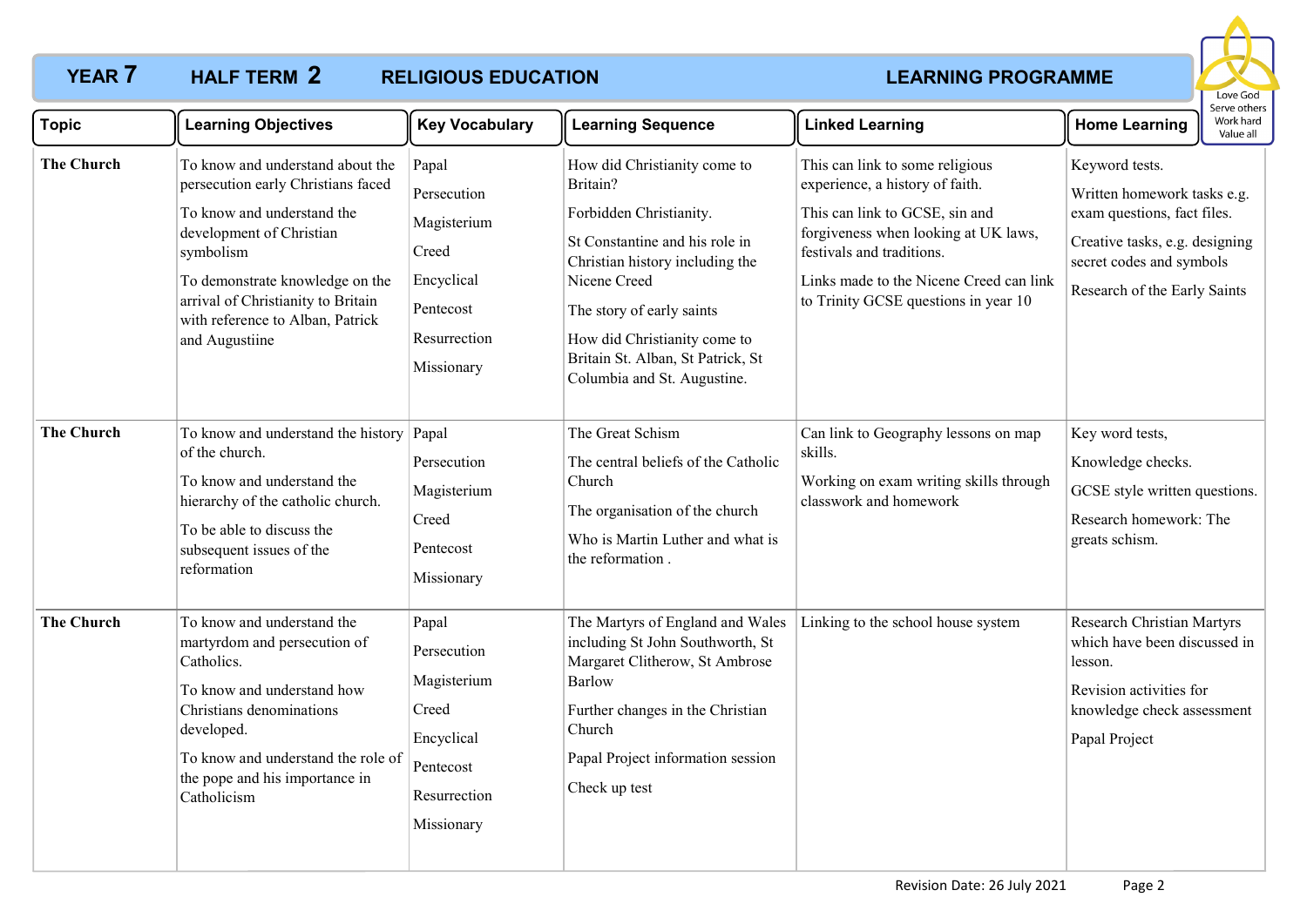## **YEAR 7 LEARNING PROGRAMME HALF TERM RELIGIOUS EDUCATION** HALF TERM 3



| <b>Topic</b>     | <b>Learning Objectives</b>                                                                                                                                       | <b>Key Vocabulary</b>                                                                                                             | <b>Learning Sequence</b>                                                                                                                                                                                                                       | <b>Linked Learning</b>                                                                                                                                                                                                                                                                                                                                              | <b>Home Learning</b>                                                                                                                                                                                | serve others<br>Work hard<br>Value all |
|------------------|------------------------------------------------------------------------------------------------------------------------------------------------------------------|-----------------------------------------------------------------------------------------------------------------------------------|------------------------------------------------------------------------------------------------------------------------------------------------------------------------------------------------------------------------------------------------|---------------------------------------------------------------------------------------------------------------------------------------------------------------------------------------------------------------------------------------------------------------------------------------------------------------------------------------------------------------------|-----------------------------------------------------------------------------------------------------------------------------------------------------------------------------------------------------|----------------------------------------|
| <b>The Bible</b> | To understand the Bible as a library<br>of books.<br>To demonstrate knowledge on how<br>to find a Bible reference.<br>To explain the sacredness of the<br>Bible. | <b>Bible Reference</b><br>Covenant<br>Gospel<br>Fundamentalist<br>Christian<br>Inspiration<br>Revelation<br>Scripture<br>shekinah | Keyword Test<br>What is a Bible Reference and how<br>to find a Bible reference<br>Bible detective worksheet<br>Bible quiz to consolidate learning<br>What is so special about the Bible?                                                       | Linking to all future work in RE as Bible<br>Study skill s is becoming increasingly<br>important especially when looking at<br>sources of wisdom at GCSE level.<br>Refreshing skills from Primary Skill on<br>how to find Bible stories<br>Links to GCSE skills particularly, The<br>Bible as a source of authority and the<br>section on the Bible in Component 1. | Revision for ongoing<br>Keywords<br>Reflection questioning<br>Library bookshelves.                                                                                                                  |                                        |
| <b>The Bible</b> | To recall key information about the<br>development of the Bible, looking<br>at the Old and New Testament.<br>To explain different beliefs about<br>the Bible.    | <b>Bible Reference</b><br>Covenant<br>Gospel<br>Fundamentalist<br>Christian<br>Inspiration<br>Revelation<br>Scripture<br>shekinah | Discovering the different books of<br>the old testament e.g. History and<br>Law.<br>Creating a Bible Timeline<br>What do Catholics and<br>Fundamentalists believe about the<br>Bible<br>Assessment on the sacred Bible-<br>GCSE style question | Important to have a background<br>knowledge of the Bible when studying at<br>GCSE level particularly component 1.<br>GCSE questioning skills/                                                                                                                                                                                                                       | Revision for ongoing<br>keyword tests.<br>Comprehension questions<br>C style questions e.g.<br>"Explain how different<br>Christians interpret the<br>Bible."<br>Research for assessment<br>question |                                        |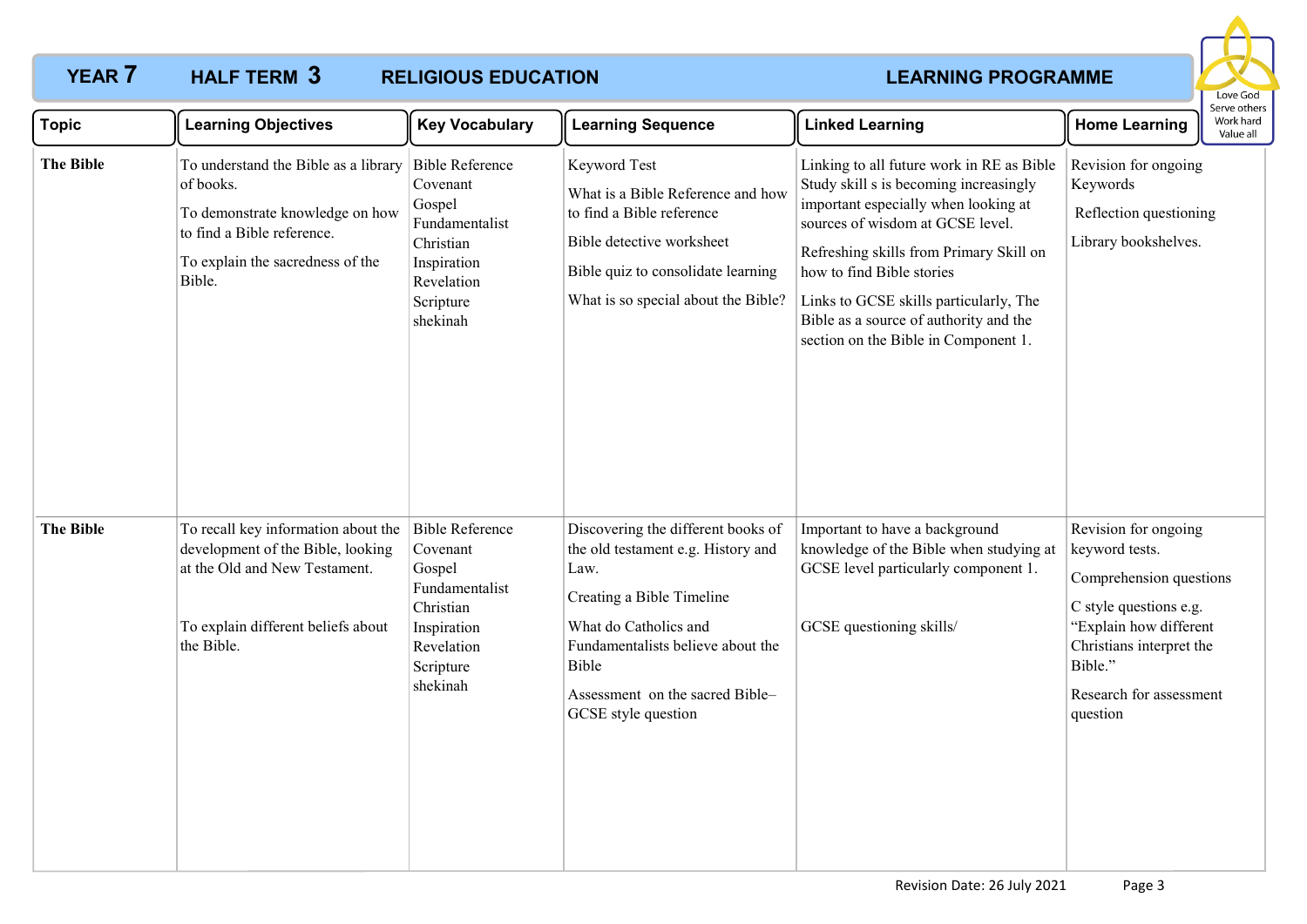### **YEAR 7 HALF TERM 4 RELIGIOUS EDUCATION** *LEARNING PROGRAMME* **RELIGIOUS EDUCATION HALF TERM 4**



| Topic            | <b>Learning Objectives</b>                                                                                                                                                                                                       | <b>Key Vocabulary</b>                                                                                                             | <b>Learning Sequence</b>                                                                                                                                                                   | <b>Linked Learning</b>                                                                                                                                                                                                                                                                                                  | <b>Home Learning</b>                                                                                                                                                                                         | וסטו שכן עכ<br>Work hard<br>Value all |
|------------------|----------------------------------------------------------------------------------------------------------------------------------------------------------------------------------------------------------------------------------|-----------------------------------------------------------------------------------------------------------------------------------|--------------------------------------------------------------------------------------------------------------------------------------------------------------------------------------------|-------------------------------------------------------------------------------------------------------------------------------------------------------------------------------------------------------------------------------------------------------------------------------------------------------------------------|--------------------------------------------------------------------------------------------------------------------------------------------------------------------------------------------------------------|---------------------------------------|
| <b>The Bible</b> | To know and understand the<br>Gospels.<br>To explain who the Gospels were<br>written for.                                                                                                                                        | <b>Bible Reference</b><br>Covenant<br>Gospel<br>Fundamentalist<br>Christian<br>Inspiration<br>Revelation<br>Scripture<br>shekinah | What is a Gospel?<br>Understanding why the Gospel is<br>good news.<br>Determining the audiences for the<br>Gospel stories.                                                                 | Reflecting on the beginning of the topic,<br>where can the Gospels be found.<br>What do they reflect on, looking at the<br>birth of Jesus.<br>Linking learning to real life accounts e.g.<br>retelling a story to a teacher compared to<br>your friends and how you can focus on<br>different things.                   | Revision for keyword tests.<br>Reflective questioning.<br>GCSE style questions<br>Research for classwork                                                                                                     |                                       |
| <b>The Bible</b> | To know key events of the life of<br>Abraham.<br>To explain the importance of<br>Abraham in Christianity and<br>Judaism.<br>To discuss the person of Moses and<br>understand why he is important in<br>Christianity and Judaism. | <b>Bible Reference</b><br>Covenant<br>Gospel<br>Fundamentalist<br>Christian<br>Inspiration<br>Revelation<br>Scripture<br>shekinah | Abraham group work activity.<br>The story of Abraham with<br>questions.<br>3) GCSE style question. "Explain<br>why Abraham in an important<br>figure in both Christianity and<br>Judaism." | To know the differences and similarities<br>between Christians and Jews.<br>This can also be linked to year 7 half<br>term 2 when students looked at the<br>beginning of Christianity.<br>This segment is important when looking<br>at component 3 of the GCSE and the<br>importance of the covenants made with<br>God. | Research on the similarities of<br>Christianity and Judaism.<br>Research Abrahams family<br>tree and make links with<br>Abraham and Moses<br>GCSE style questions<br>describe Abrahams Covenant<br>with God. |                                       |
| <b>The Bible</b> | To know key events of the life of<br>Moses<br>To discuss the person of Moses and<br>understand why he is important in<br>Christianity and Judaism.                                                                               | <b>Bible Reference</b><br>Covenant<br>Gospel<br>Fundamentalist<br>Christian<br>Inspiration<br>Revelation<br>Scripture<br>shekinah | The Birth of Moses with written<br>task.<br>Moses' meets God.<br>GCSE style question. "Explain why<br>Moses in an important figure in<br>both Christianity and Judaism."                   | Grades used for written task prepare<br>students for grading at GCSE level.<br>Important when looking at Judaism and<br>Moses' covenant with God.                                                                                                                                                                       | Assessment, the importance<br>of Abraham                                                                                                                                                                     |                                       |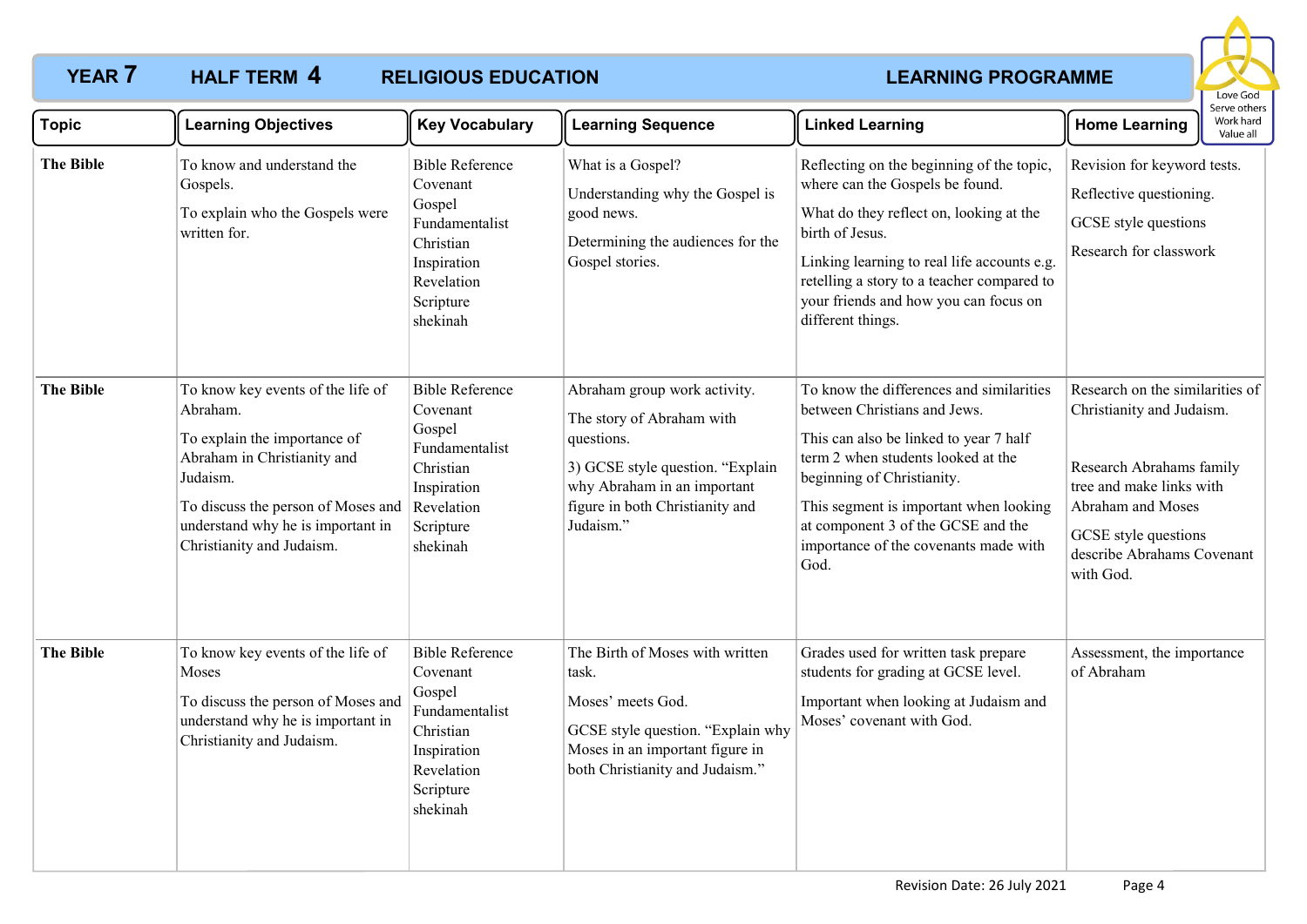## **YEAR 7 LEARNING PROGRAMME HALF TERM RELIGIOUS EDUCATION HALF TERM 5**



| <b>Topic</b>    | <b>Learning Objectives</b>                                                                                                                                                                  | <b>Key Vocabulary</b>                                                                                        | <b>Learning Sequence</b>                                                                                                                                                                                                                                                                                            | <b>Linked Learning</b>                                                                                                                                                                                                                                      | <b>Home Learning</b>                                                                                                                                                                                                                                                                                  | Serve others<br>Work hard<br>Value all |
|-----------------|---------------------------------------------------------------------------------------------------------------------------------------------------------------------------------------------|--------------------------------------------------------------------------------------------------------------|---------------------------------------------------------------------------------------------------------------------------------------------------------------------------------------------------------------------------------------------------------------------------------------------------------------------|-------------------------------------------------------------------------------------------------------------------------------------------------------------------------------------------------------------------------------------------------------------|-------------------------------------------------------------------------------------------------------------------------------------------------------------------------------------------------------------------------------------------------------------------------------------------------------|----------------------------------------|
| <b>Creation</b> | To be able to understand and<br>explain the key concepts related to<br>this unit.<br>To understand how the world was<br>created (creation story)                                            | The Big Bang<br>Creation ex nihilo<br>Environment<br>Evolution<br>Imago Dei<br>Stewardship<br>Global Warming | Understanding the Key concepts on<br>the Power point<br>Key Concept test<br>Pupils to complete a storyboard<br>describing the days of creation.                                                                                                                                                                     | Reflecting on the beginning of the topic,<br>How the world was created.<br>What do they reflect on, looking at the<br>creation story in Genesis<br>Retelling the story of creation and<br>sequencing                                                        | Learn the meanings of the key<br>Concepts.<br>Ensure The Storyboard is<br>complete with images.                                                                                                                                                                                                       |                                        |
| <b>Creation</b> | To be able to understand the<br>scientific view of creation and<br>compare with the religious view<br>To be able to reflect upon the<br>wonder of creation using the songs<br>and Psalm 104 | The Big Bang<br>Creation ex nihilo<br>Environment<br>Evolution<br>Imago Dei<br>Stewardship<br>Global Warming | Compare the two versions of how<br>the world began? Explain what<br>happened in each view of creation.<br>Explain fully what specific things<br>each songwriter finds wonderful<br>about creation.<br>Reflect upon the songs                                                                                        | To compare and contrast religious and<br>scientific view of creation. Linking to<br>Evaluation Questions in GCSE.<br>Reflecting on the awe and wonder of<br>creation.                                                                                       | Interview someone on their<br>view of creation<br>"Describe what the writer of<br>Psalm 104 is saying about<br>God's Creation. Use one or<br>two appropriate quotes to help<br>give detail to your answer".<br>What is your favourite part of<br>the psalm? Give clear reasons<br>for your selection. |                                        |
| Creation        | To be able to understand and<br>explain Fundamentalist view of<br>creation.<br>To be able to understand the impact<br>of Climate change on the<br>environment.                              | The Big Bang<br>Creation ex nihilo<br>Environment<br>Evolution<br>Imago Dei<br>Stewardship<br>Global Warming | Fact file on Fundamentalist view<br>C style question "Explain what a<br>Fundamentalist Christian believes<br>about the Creation of the Universe<br>and why they feel this way".(8<br>marks)<br>produce a piece of work showing<br>the impact of Global Warming. and<br>ways in which we can help the<br>Evironment. | Understanding the impact of Global<br>Warming and what actions ned to be put<br>in place to save the Environment. Link to<br>Geography (Pollution)<br>Being able to compare and contrast<br>different views of creation linking to<br><b>GCSE</b> questions | Ensure the exam question is<br>fully completed.<br>Ensure they have included as<br>much detail as possible on<br>their work on Global<br>Warming and work to save<br>the Environment.<br>Research another part of the<br>world that has be affected by<br>climate change.                             |                                        |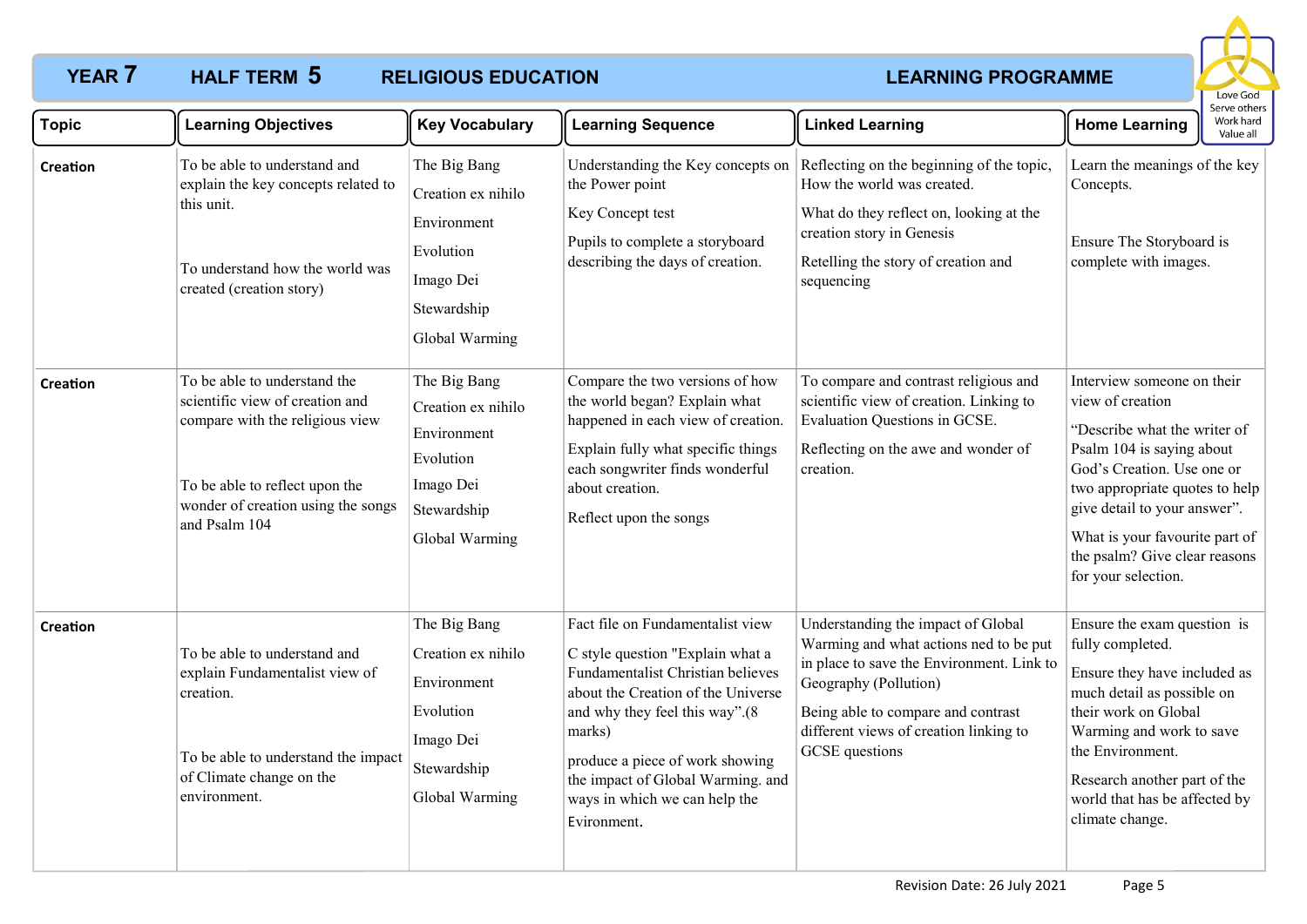## **YEAR 7 LEARNING PROGRAMME HALF TERM RELIGIOUS EDUCATION HALF TERM 6**



| <b>Topic</b>                                                                                         | <b>Learning Objectives</b>                                                                                                                                                                           | <b>Key Vocabulary</b>                                                                            | <b>Learning Sequence</b>                                                                                                                                                                                                                                                                                                                                                        | <b>Linked Learning</b>                                                                                                      | <b>Home Learning</b>                                                                                                                                                                                     | serve other:<br>Work hard<br>Value all |
|------------------------------------------------------------------------------------------------------|------------------------------------------------------------------------------------------------------------------------------------------------------------------------------------------------------|--------------------------------------------------------------------------------------------------|---------------------------------------------------------------------------------------------------------------------------------------------------------------------------------------------------------------------------------------------------------------------------------------------------------------------------------------------------------------------------------|-----------------------------------------------------------------------------------------------------------------------------|----------------------------------------------------------------------------------------------------------------------------------------------------------------------------------------------------------|----------------------------------------|
| <b>World Religions</b><br>Hinduism                                                                   | To understand that the world is<br>made up of a variety of religions<br>and know key facts surrounding<br>each<br>To understand the origins of<br>Hinduism and key facts relating to<br>the religion | Mono theist<br>Polytheist<br><b>Brahman</b><br>Atman<br>Deity<br>Om<br>Karma<br>Moksha<br>Vishnu | power-point presentation<br>You tube video clip on major world<br>religion whilst answering a set of<br>questions. Different videos for<br>each major religion also on<br>Truetube<br>Group work studying the major<br>world religions<br>Read through 'An overview of<br>Hinduism' sheet answer the<br>questions. Clip on True tube<br>explaining key features of<br>Hinduism. | Similarities and differences between the<br>six major Religion.<br>Link to the study of Judaism at GCSE                     | Complete an information<br>leaflet giving details of the<br>major world religions<br>Research ten facts on<br>Hinduism                                                                                   |                                        |
| <b>World Religions</b><br>The nature of<br><b>Brahmn</b> and other<br><b>Hindu deities</b><br>Moksha | To understand that Hindus believe<br>in one God with many aspects The<br>Trimurti.<br>Develop an understanding of Hindu<br>beliefs about life after death<br>Understand what is meant by<br>Karma    | Mono theist<br>Polytheist<br>Brahman<br>Atman<br>Deity<br>Om<br>Karma<br>Moksha<br>Vishnu        | Read through information sheet<br>'The nature of God in Hinduism'<br>Pupils to describe Brahman<br>Vishnu and Shiva. Pupils to create<br>an image to describe each God.<br>Question and answer task on<br>reincarnation and Moksha.<br>Create a snakes and ladders board<br>which will teach players about<br>rebirth, karma and Moksha                                         | Working on exam writing skills through<br>classwork and homework<br>Link to Life after Death GCSE                           | Write a paragraph in your<br>own words each to describe,<br>Brahman, Brahma, Vishnu<br>and Shiva<br>Students to bring in creative<br>items to help produce the<br>snakes and ladders board               |                                        |
| <b>World Religions</b><br>Worship<br>A study of Diwali                                               | To understand how Hindus worship<br>in a Mandir<br>To know what is meant by Puja<br>Reflect on the importance of<br>worship within Hinduism<br>To understand the importance of<br>Diwali for Hindu's | Mono theist<br>Polytheist<br><b>Brahman</b><br>Atman<br>Deity<br>Om<br>Karma<br>Moksha<br>Vishnu | Interactive tour of a MandirLabel<br>the key features of a Mandir<br>Draw an arti tray, label the key<br>features and explain there<br>importance.<br>Question and Answer task on<br>Diwali Design Diwali cards                                                                                                                                                                 | Importance of worship and different<br>Religions celebrating their festivals with<br>each other.<br>GCSE questioning skills | Explain why each feature<br>from the arti tray is important<br>for Hindu worship (8 marks)<br>Create an information booklet<br>about Diwali and/or a<br>presentation aimed at primary<br>school children |                                        |